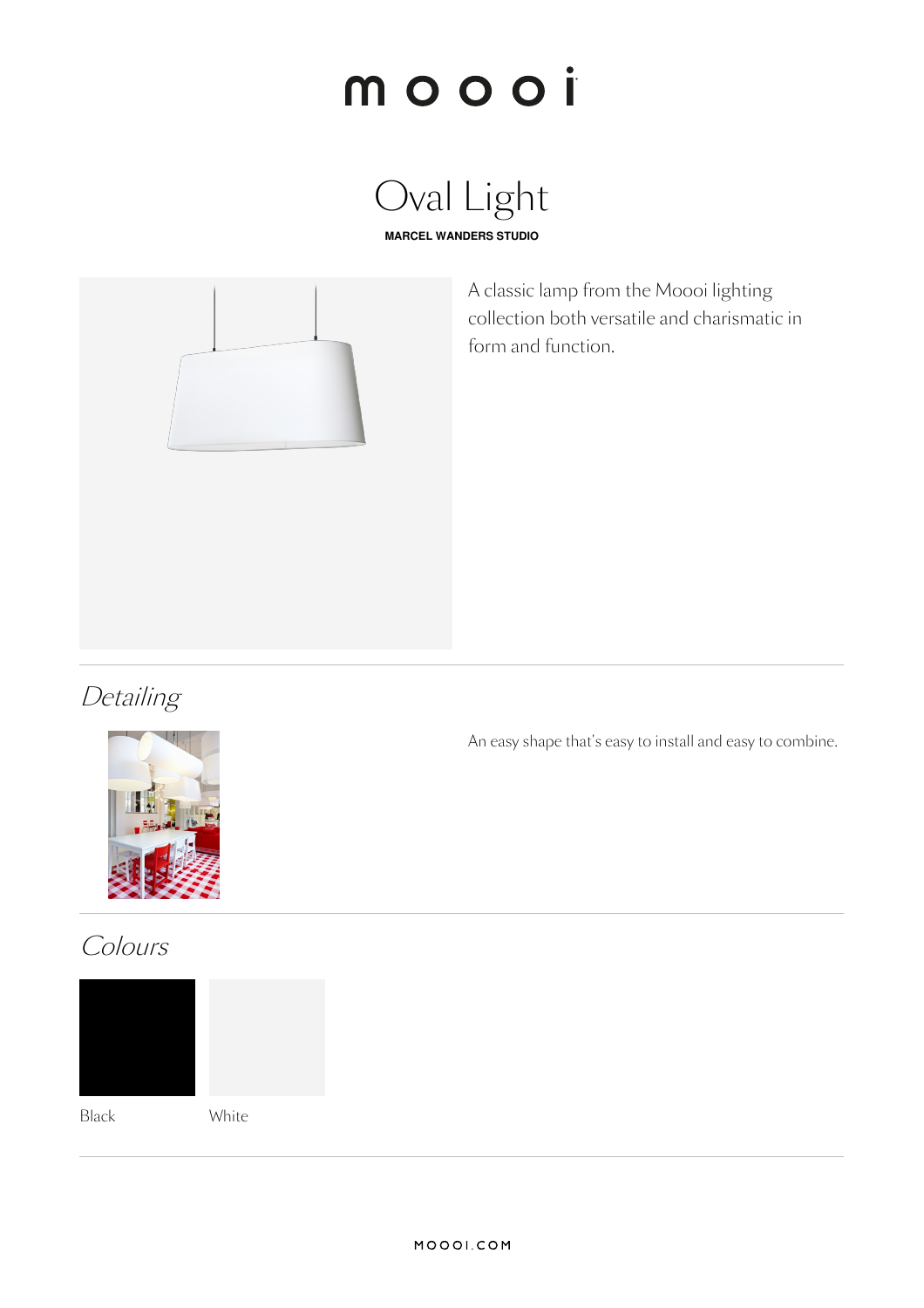### Oval Light

Dimensions **Product** Product **Product** Packaging



**WIDTH** 105cm | 41.3" **HEIGHT** 47cm |18.5" **DEPTH** 43cm | 16.9" **WEIGHT NETTO** 1.5kg | 3.31lbs

**WIDTH** 108.5cm | 42.7" **HEIGHT** 60cm | 23.6"  $\frac{\text{CUBAGE}}{0.29}$ m $\frac{3}{10.35}$ ft $\frac{3}{3}$ **LENGTH** 45cm | 17.7" **WEIGHT** 7.5kg | 16.53lbs

### Technical CE

### **MATERIAL**

PVC/viscose laminate on metal structure, chromed steel pendant

| <b>ENERGY LABEL</b><br>$A++$ to $E$ | <b>INSTALLATION REQUIRED</b><br>Yes                                 |
|-------------------------------------|---------------------------------------------------------------------|
| <b>LIGHTSOURCE TYPE</b>             | <b>NUMBER OF LIGHTSOURCES</b>                                       |
| Incandescent                        |                                                                     |
| <b>SHAPE</b>                        | <b>INPUT VOLTAGE</b>                                                |
| Oval                                | 220-240                                                             |
| <b>FREQUENCY</b>                    | <b>MAX POWER CONSUMPTION</b>                                        |
| 50/60                               | 60W                                                                 |
| <b>LAMPHOLDER</b>                   | <b>CABLE COLOUR</b>                                                 |
| E27                                 | <b>Black</b>                                                        |
| <b>CABLE LENGTH</b>                 | <b>CANOPY</b>                                                       |
| 400cm   157.5"                      | Pebble II Black, ABS                                                |
| <b>LIGHT DIRECTION</b>              | <b>DIMMING &amp; LIGHTING CONTROL</b>                               |
| All directions                      | Mains dimmable with compatible light source                         |
|                                     | See last page for more information about the dimming possibilities. |

## $C \in$

Technical cULus

### **MATERIAL**

PVC/viscose laminate on metal structure, chromed steel pendant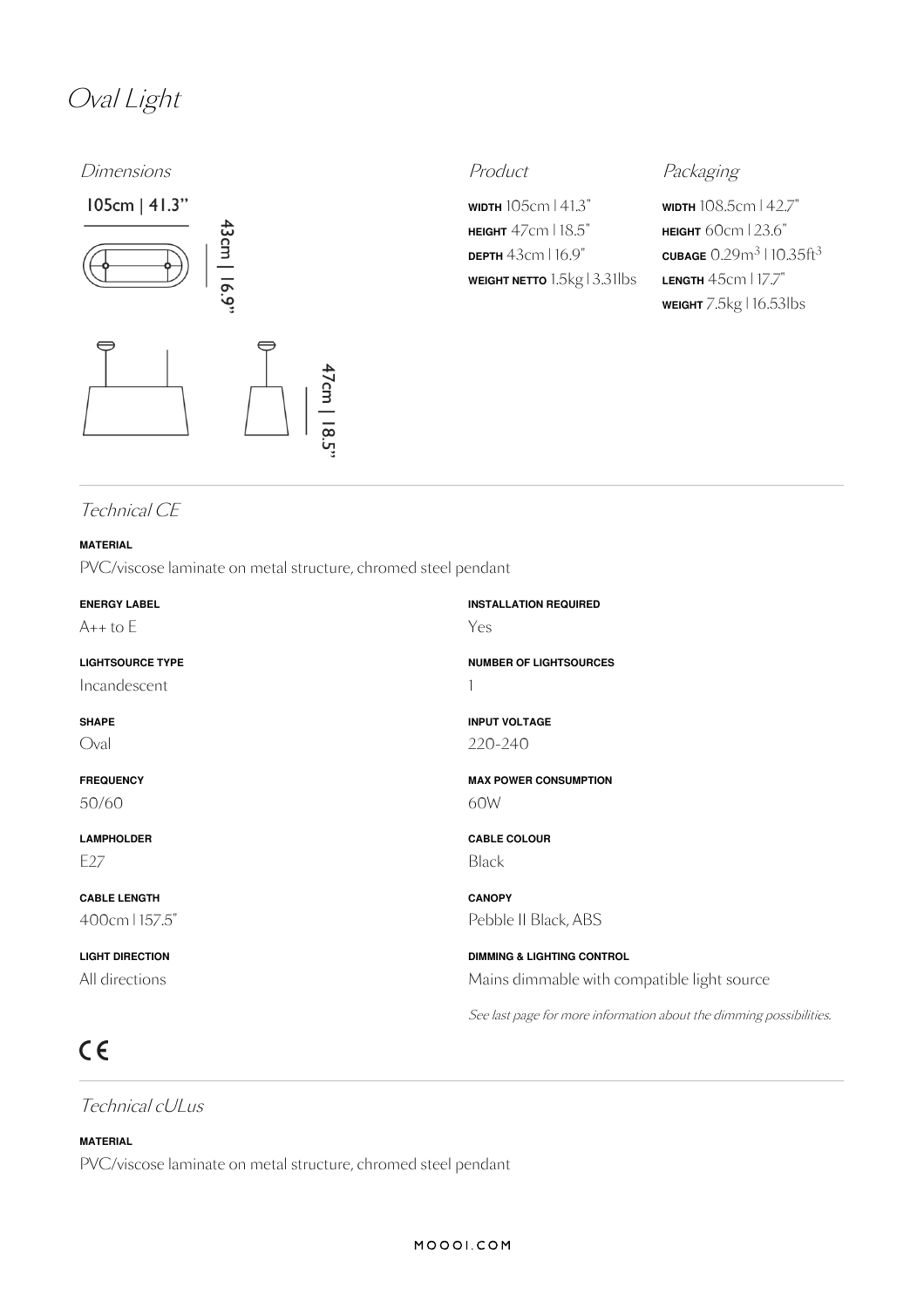| <b>ENERGY LABEL</b>     | <b>INSTALLATION REQUIRED</b>                                        |
|-------------------------|---------------------------------------------------------------------|
| $A++$ to $E$            | Yes                                                                 |
| <b>LIGHTSOURCE TYPE</b> | <b>NUMBER OF LIGHTSOURCES</b>                                       |
| Incandescent            |                                                                     |
| <b>SHAPE</b>            | <b>INPUT VOLTAGE</b>                                                |
| Oval                    | $110 - 130$                                                         |
| <b>FREQUENCY</b>        | <b>MAX POWER CONSUMPTION</b>                                        |
| 50/60                   | 100W                                                                |
| <b>LAMPHOLDER</b>       | <b>CABLE COLOUR</b>                                                 |
| E <sub>26</sub>         | <b>Black</b>                                                        |
| <b>CABLE LENGTH</b>     | <b>CANOPY</b>                                                       |
| 400cm   157.5"          | Chrome Canopy                                                       |
| <b>LIGHT DIRECTION</b>  | <b>DIMMING &amp; LIGHTING CONTROL</b>                               |
| All directions          | Mains dimmable with compatible light source                         |
|                         | See last page for more information about the dimming possibilities. |
| ึั⊕<br>LISTED           |                                                                     |